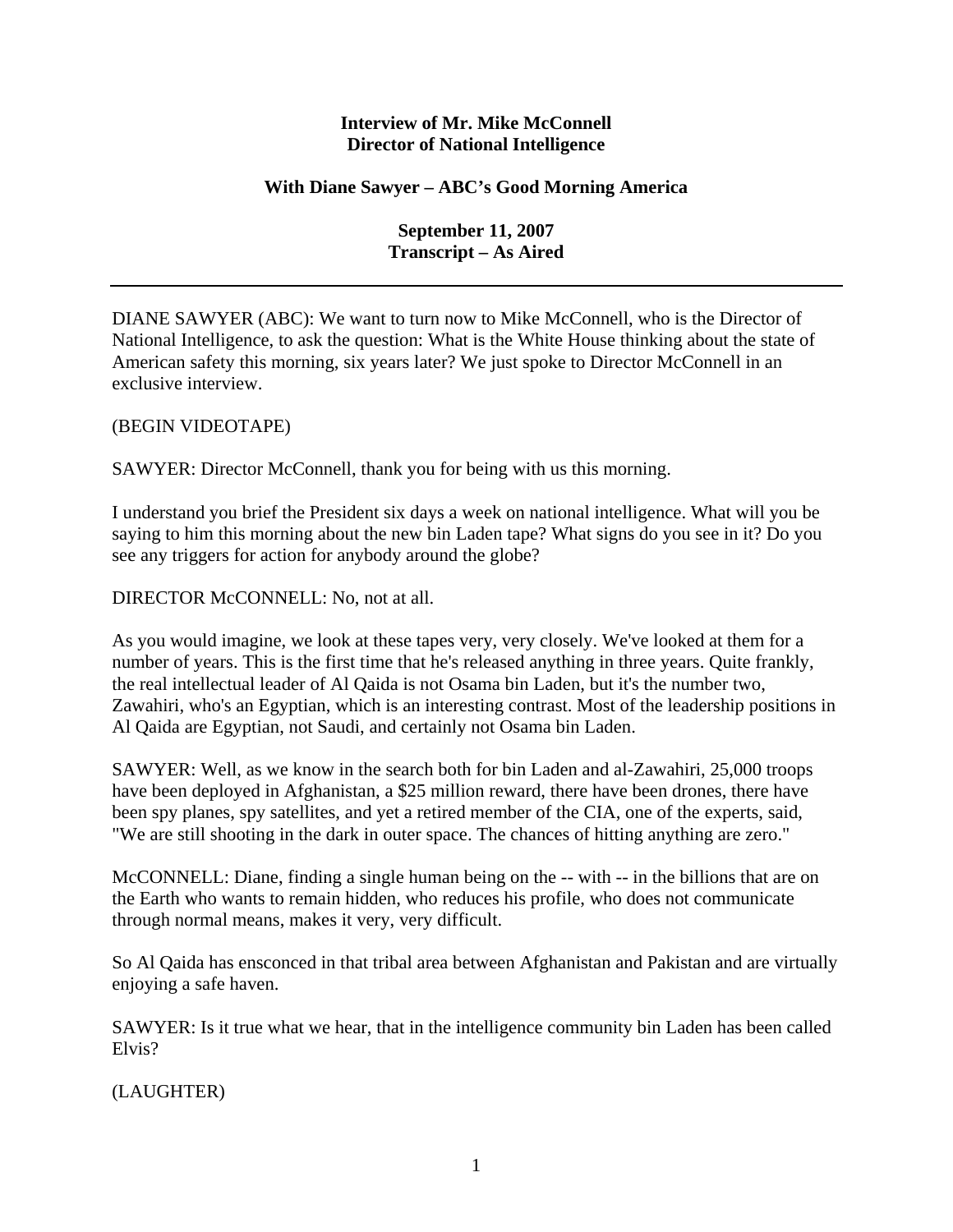McCONNELL: Some would, perhaps, make light of it in that regard.

However, we take it very, very seriously. He is our number one focus, number one target. And if we could find him, we could finish this situation.

SAWYER: So it is still important to find him? Because we keep hearing mixed signals from the administration, some in the administration saying it's just -- he's just a symbol, it doesn't matter anymore, he doesn't matter anymore. Does he matter?

McCONNELL: I think he does matter. As I mentioned, the intellectual horsepower or the intellectual heavy lifting in Al Qaida's done by al-Zawahiri. But Osama bin Laden is a figure and even if we were able to find him and remove him from the scene, he would be looked at as a martyr. So it's more a figurehead than anything else.

We need to take out all the leadership: not only the top two, but the top 10 or the top 15.

SAWYER: Are there are sleeper cells in the U.S.? How many, do you estimate?

McCONNELL: We worry about that. We worry about sleeper cells in the United States.

There are Al Qaida sympathizers. We worry about the lone wolf, someone who self-radicalizes. But so far we have not been able to identify them.

I'm often asked, "Are we safer today?" My answer to that is we're safer today but we're not safe.

The worry is that we have to maintain our vigilance. We have stopped many efforts to come into the United States, to have additional terrorist attacks, so we've been successful. But we can't let our guard down.

SAWYER: Is there anything new about the ability of the terrorists to get hold of radioactive material?

McCONNELL: No evidence that they've obtained it. That's one of the things we focus on most closely.

But the way to think about it is they have stated intent. And once you state intent for mass casualties with nuclear weapons, a nuclear yield, then that's the area we have to focus on. But so far we haven't been able to identify anyplace where they've obtained nuclear material.

SAWYER: So, on this sixth anniversary of 9/11, as you go in to brief the President, what is your level of concern today, tomorrow, for Americans and for the safety from terrorism?

McCONNELL: We're safer, but not safe. Al Qaida intends to have an operation in the United States that would result in mass casualties, and so we have to be ever-vigilant to prevent that from happening.